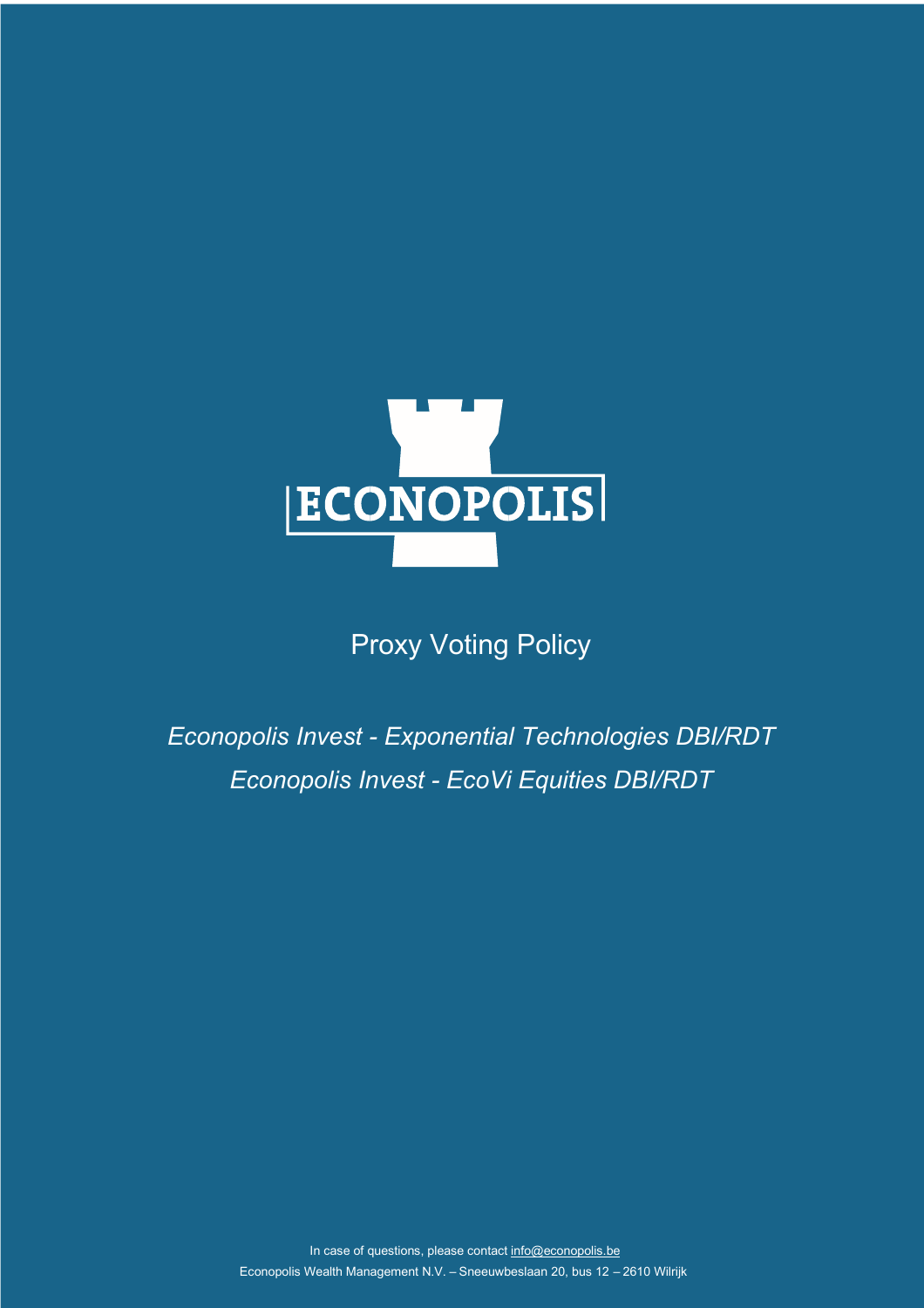

## **Introduction**

Considering Econopolis' philosophy regarding responsible investing, Econopolis acknowledges its responsibility towards society in terms of the impact we have on our surroundings. In that regard, we believe that actively participating in the general meetings of the companies Econopolis invests in is a crucial part of taking the beforementioned responsibility. In this manner, Econopolis takes it a step further to ensure that our ESG policy, which can be found on the site, is adhered to by the companies we invest in.

Econopolis will abstain from voting unless in cases where a proposal in the general meeting of a company in one of its sub-fund's portfolios is against our Key Voting Principles and will vote for proposals that cover the topics regarding environmental and social issues as mentioned in this voting policy. These principles were set up based on a collaboration with ISS proxy exchange, who will exercise all voting rights of Econopolis thereat according to instructions provided by or on behalf of the Econopolis.

## **Voting Process**

The official voting process has been set up in such a way to ensure the votes cast by Econopolis are open to discussion and are in line with its philosophy. In the case that a general meeting will be held by one of the investee companies that covers a subject mentioned in this voting policy, the topic together with the advice in line with Econopolis' voting policy will be presented to the investment committee. The latter consists of the CEO, two senior fund managers, the head of wealth management and the compliance officer. If no negative advice is given, the vote in question will be passed through to ISS, who will exercise Econopolis' voting rights.

## **Our Key Voting Principles**

Econopolis believes that the governance of companies, such as employee relations, management structures and executive renumeration plays a fundamental role in ensuring the inclusion of social and environmental considerations in the decision-making process. To ensure good governance is practiced in companies where Econopolis is a shareholder, we vote actively on proposals in shareholder meetings that cover good corporate governance. More specifically, to stress the importance of the changing environment and social issues, Econopolis places specific focus on the following subjects in general meetings;

- Board of directors
	- o Gender diversity
	- o Climate accountability
- Environmental and Social Issues
	- o Voting on Social and Environmental Proposals
	- o Say on Climate Management Proposals
	- o Say on Climate Shareholder Proposals

## **Board of directors**

To ensure good governance, **we vote against** a management nominee in the election of the board in the case that;

#### **General**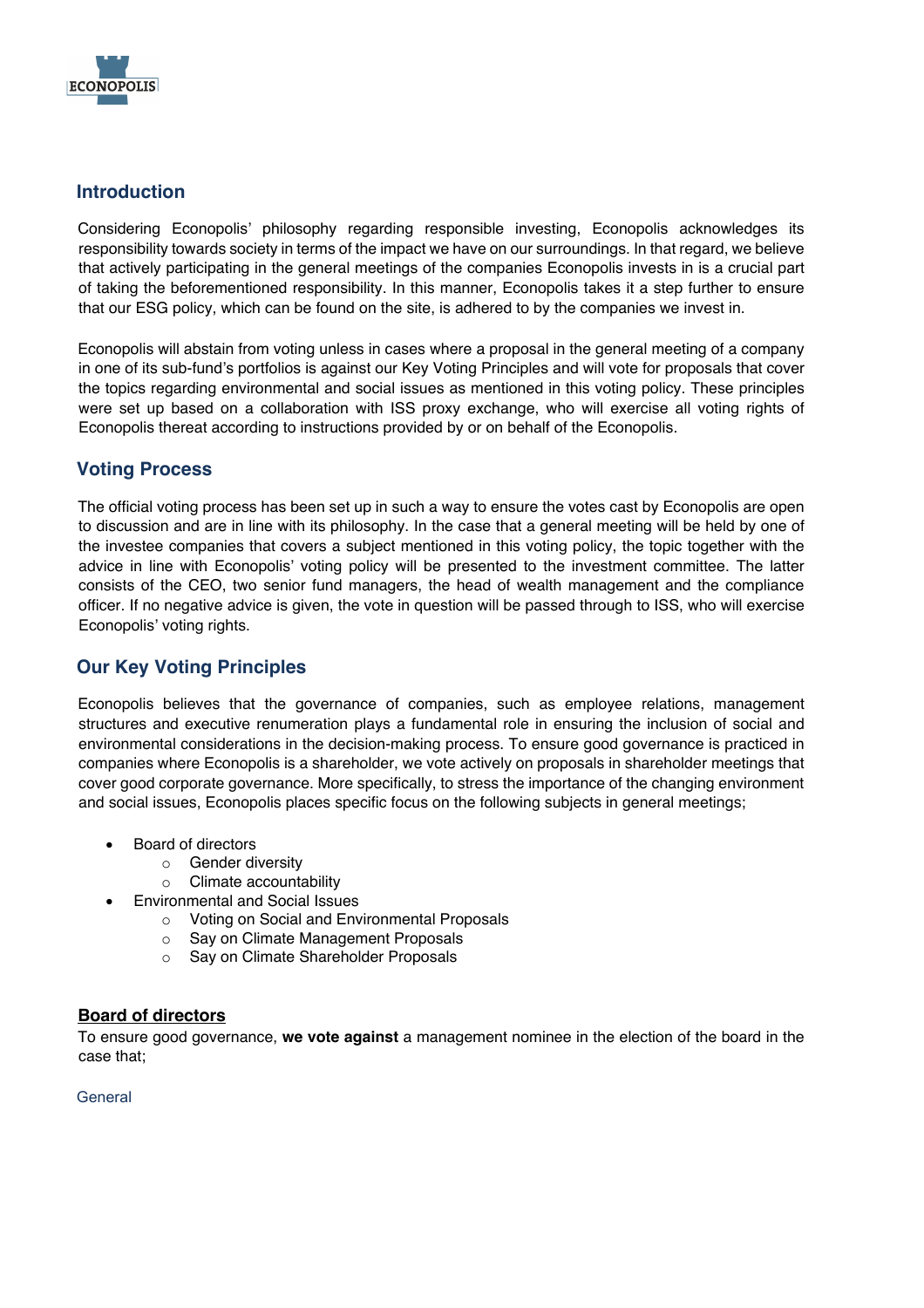

- Adequate disclosure has not been provided in a timely manner;
- There are clear concerns over questionable finances or restatements;
- There have been questionable transactions with conflict of interests;
- There are any records of abuses against minority shareholder interests;
- There are specific concerns about the individual, such as criminal wrongdoing or breach of fiduciary responsibilities; and
- Repeated absences at board and key committee meetings have not been explained (in countries where this information is disclosed)

### *Board Gender Diversity*

Econopolis considers diversity within a company to be of great importance, as we believe that diversity is necessary for the good governance and sustainability of a company. Therefore, Econopolis will generally vote against the chair of the nomination committee (or other directors) if the board lacks at least one director of an underrepresented gender identity1. Additionally, due to the differences in the domestic market best practices in terms of gender diversity on the work floor, Econopolis follows ISS's recommendations regarding the nomination of directors depending on best market practices. ISS's policy regarding gender diversity can be found on https://www.issgovernance.com/policy-gateway/voting-policies/.

#### *Climate Accountability*

For companies that are significant greenhouse gas (GHG) emitters, through their operations or value chain, Econopolis will generally **vote against** the responsible incumbent director(s), or any other appropriate item(s) in cases where ISS determines that the company is not taking the minimum steps needed to understand, assess, and mitigate risks related to climate change to the company and the larger economy.

For 2022, minimum steps to understand and mitigate those risks are the following. Both minimum criteria will be required to comply:

- Detailed disclosure of climate-related risks, such as according to the framework established by the Task Force on Climate-related Financial Disclosures (TCFD), including:
	- o Board governance measures;
	- o Corporate strategy;
	- o Risk management analyses; and
	- o Metrics and targets.
- Appropriate GHG emissions reduction targets.

For 2022, "appropriate GHG emissions reductions targets" will be any well-defined GHG reduction targets. Targets for Scope 3 emissions will not be required for 2022 but the targets should cover at least a significant portion of the company's direct emissions. Expectations about what constitutes "minimum steps to mitigate risks related to climate change" will increase over time.

#### **Environmental and Social Issues**

At Econopolis, we believe a company's responsibility to its shareholders is not only to ensure sufficient financial returns, but to ensure it in a way that embeds Environmental and Social issues into its decisionmaking process. Therefore, we actively vote on meetings that cover social and environmental proposals.

<sup>1</sup> Underrepresented gender identities include directors who identify as women or non-binary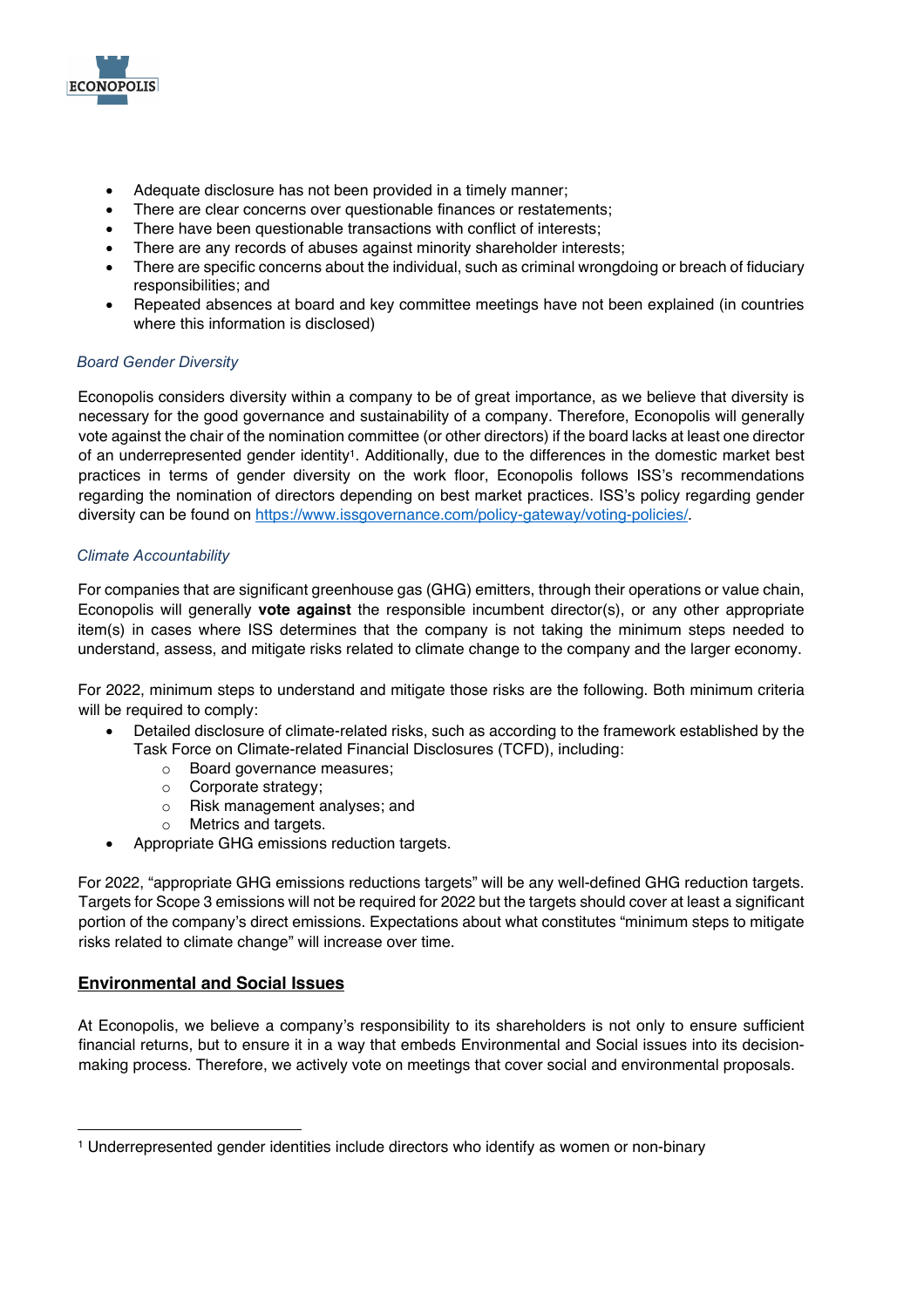

#### *Voting on Social and Environmental Proposals*

In general, Econopolis supports proposals covering social and environmental related subjects. These include a wide range of topics, including **consumer and product safety, environment and energy, labour standards and human rights, workplace and board diversity, and corporate political issues**. In general, **we vote for** resolutions seeking greater transparency and/or adhere to internationally recognised standards and principles. Econopolis will generally follow ISS' recommendations based on their case-by-case analysis of the proposal, unless decided otherwise during one of the Equity Meetings. ISS's policy regarding social and environmental issues can be found on https://www.issgovernance.com/policygateway/voting-policies/.

#### *Say on Climate Management Proposals*

Econopolis will **vote for management proposals that request shareholders to approve the company's climate transition action plan**, considering the completeness and rigor of the plan. Information that will be considered where available includes the following:

- The extent to which the company's climate related disclosures are in line with TCFD recommendations and meet other market standards;
- Disclosure of its operational and supply chain GHG emissions (Scopes 1, 2, and 3);
- The completeness and rigor of company's short-, medium-, and long-term targets for reducing operational and supply chain GHG emissions (Scopes 1, 2, and 3 if relevant);
- Whether the company has sought and approved third-party approval that its targets are sciencebased;
- Whether the company has made a commitment to be "net zero" for operational and supply chain emissions (Scopes 1, 2, and 3) by 2050;
- Whether the company discloses a commitment to report on the implementation of its plan in subsequent years;
- Whether the company's climate data has received third-party assurance;
- Disclosure of how the company's lobbying activities and its capital expenditures align with company strategy;
- Whether there are specific industry decarbonization challenges; and
- The company's related commitment, disclosure, and performance compared to its industry peers.

#### *Say on Climate Shareholder Proposals*

Econopolis will **vote for shareholder proposals that request the company to disclose a report providing its GHG emissions levels and reduction targets** and/or its upcoming/approved climate transition action plan and provide shareholders the opportunity to express approval or disapproval of its GHG emissions reduction plan, considering information such as the following:

- The completeness and rigor of the company's climate-related disclosure;
- The company's actual GHG emissions performance:
- Whether the company has been the subject of recent, significant violations, fines, litigation, or controversy related to its GHG emissions; and
- Whether the proposal's request is unduly burdensome (scope or timeframe) or overly prescriptive.
- Eigen opgelegde standaarden zoals uiteengezet in de ESG-policies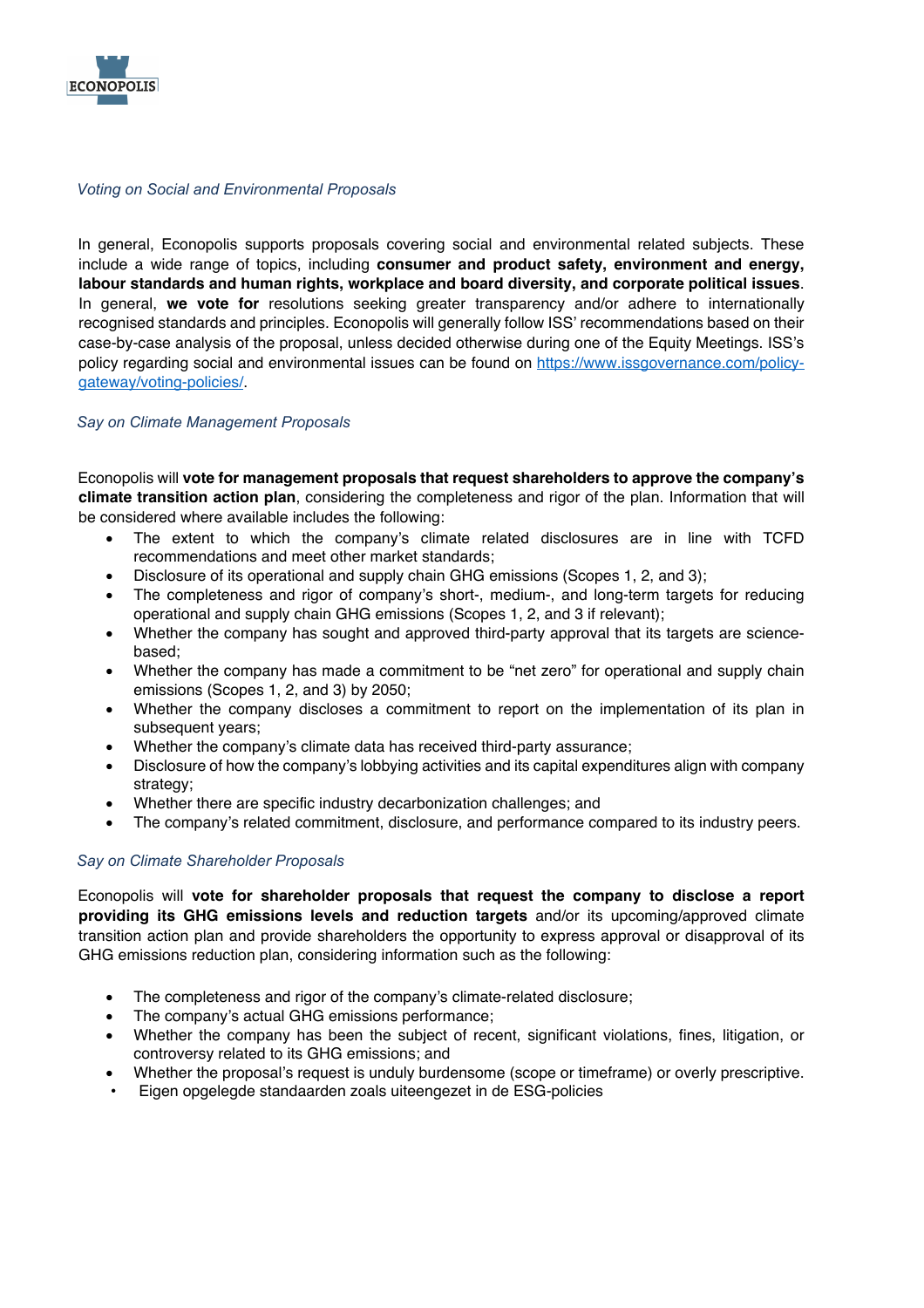

# **Follow-up and review**

As Econopolis highly values transparency, Econopolis undertakes to publish a voting report on a yearly base on its website www.econopolis.be. The report will include an overview of the casted votes, an overview of those meetings covering a topic that is mentioned in this voting policy and why we chose to abstain from voting. The abovementioned voting principles are up for a yearly review and may be extended in the future.